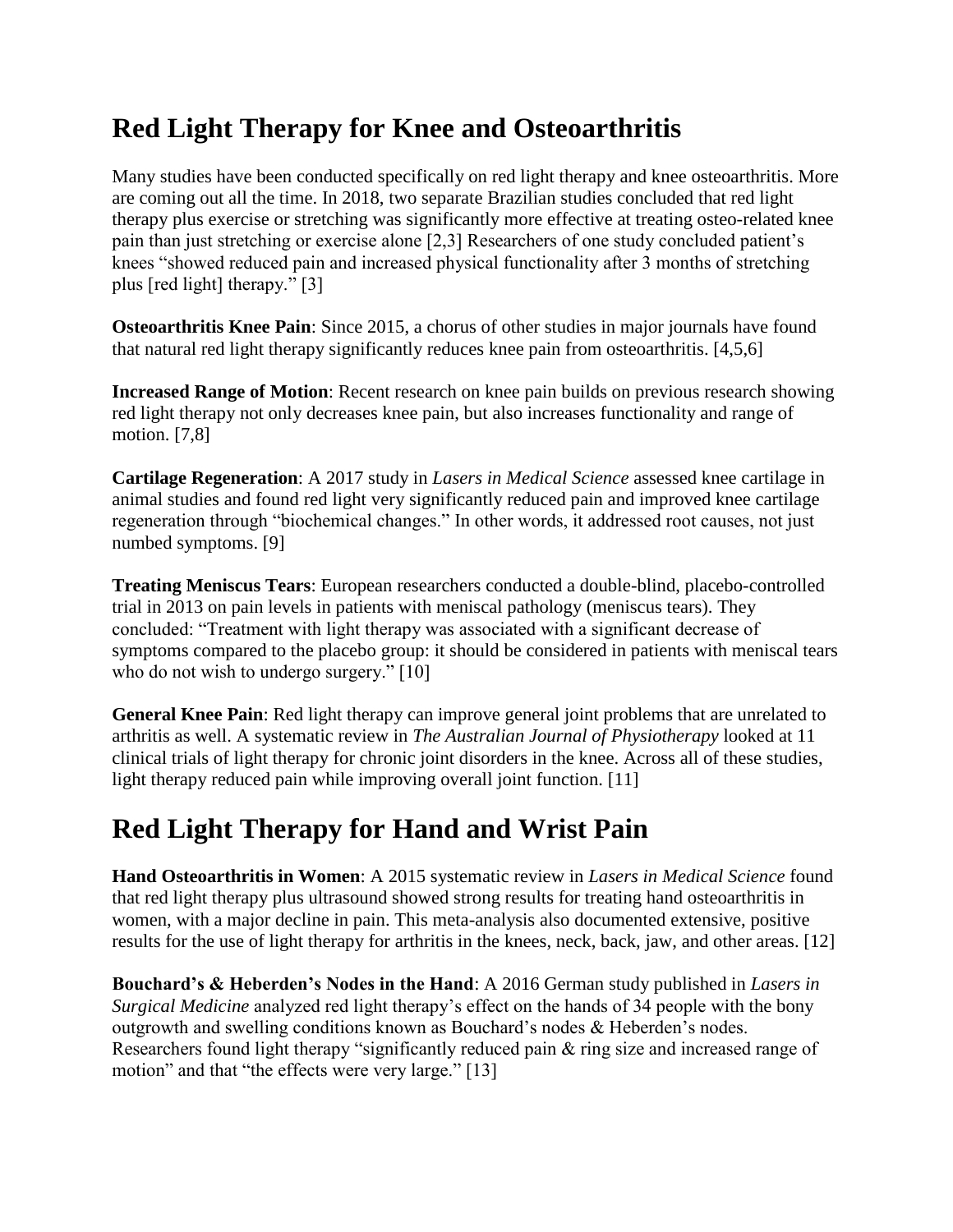# **Red Light Therapy for Spine Pain**

Recent research is also showing potential to treat spinal joint pain from conditions like Ankylosing spondylitis. A 2016 European study concluded that the combination of red light therapy and stretching exercises decreased spinal pain more effectively than just placebo therapy with stretching in patients with Ankylosing spondylitis. [14]

### **Emerging Research Shows Light Therapy Can Treat Root Causes of Arthritis**

Conventional medicine manages arthritis symptoms, but doesn't offer a cure. Emerging laboratory research in 2018 is showing that red light therapy has the potential to treat arthritis at a cellular level and address the root causes.

Photomedicine researchers in Brazil published a study in late 2018 showing that red light therapy decreased all cytokine levels after therapy and increased immune cell populations in mammals. Researchers concluded: "Our results indicate that light therapy could change the inflammatory course of arthritis, tending to accelerate its resolution through immune cells photobiostimulation." [15]

# **Decades of Positive Research on Red Light Therapy and Arthritis**

There have been numerous positive red light therapy and arthritis studies in recent years, building on a base of positive findings from prior decades to make up a huge base of evidence in favor of the therapy as a safe and effective treatment for arthritis pain.

A systematic review in *The Journal of Rheumatology* found significant results across thirteen randomized controlled arthritis trials that had been conducted prior to the year 2000:

**Rheumatoid Arthritis**: The best results were demonstrated in people suffering from rheumatoid arthritis, with light therapy reducing participants' pain by 70 percent compared to the placebo.

**Morning Stiffness**: Red light therapy reduced morning stiffness in participants by 27.5 minutes, and significantly increased hand flexibility. [16]

## **Health and Fitness Leaders Trust Light for Joint Pain and Inflammation**

In addition to the huge base of clinical research, there are the health & fitness leaders using Light for joint pain and inflammation today and seeing incredible results.

**Dr. Sarah Ballantyne**, aka Paleo Mom, [has spoken](https://joovv.com/blogs/joovv-blog/dr-sarah-ballantyne-aka-paleo-mom-shares-her-approach-to-writing-personal-fitness-and-reveals-her-5-year-plan) about how 3 months of using a full-body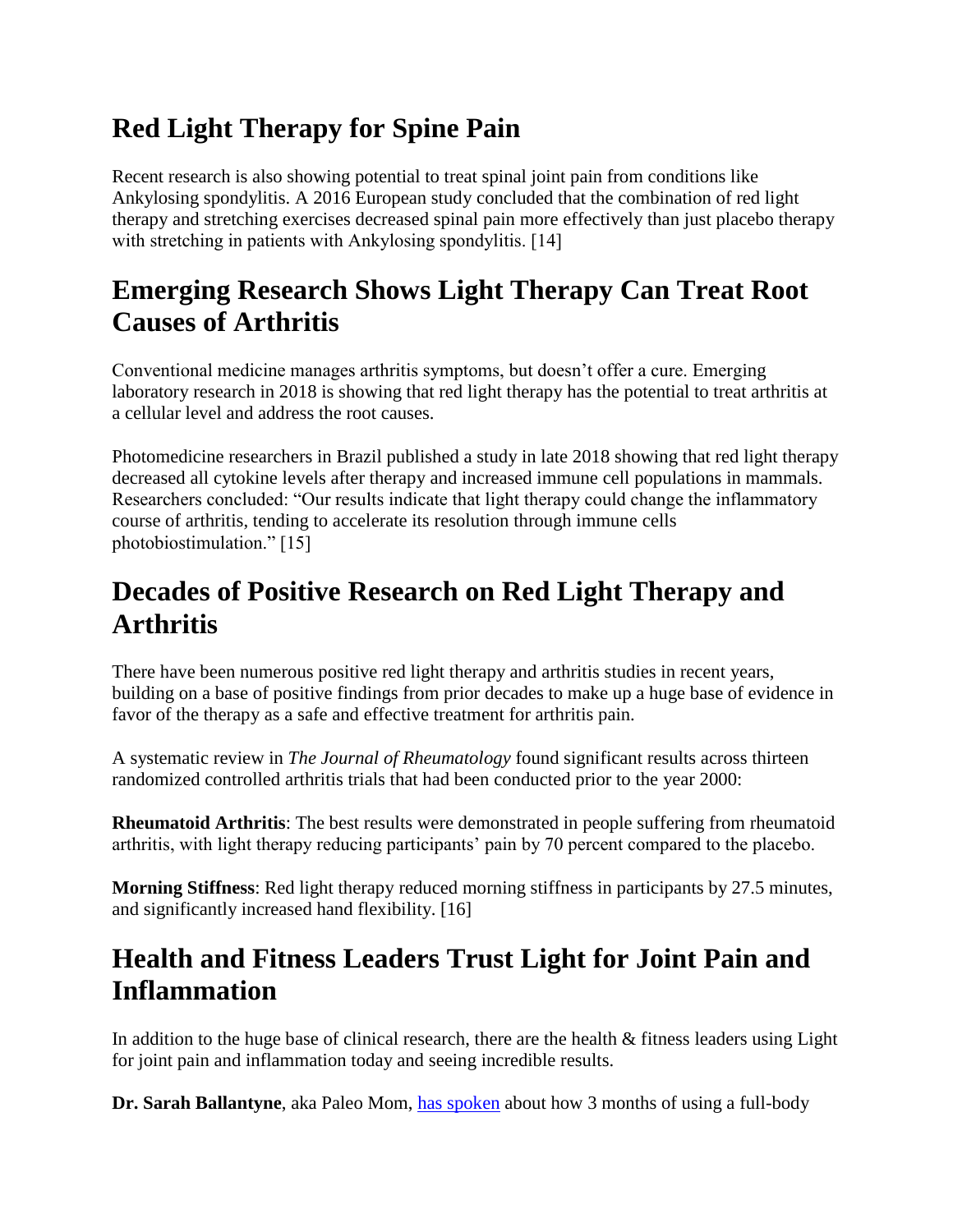Light every day made her joint pain mostly disappear, for the first time in many years. She called it a major a life-changer. Results have been similar for people [treating hormone-related](https://joovv.com/blogs/joovv-blog/enhance-thyroid-gland-health-red-and-near-infrared-light-therapy)  [challenges with red light therapy.](https://joovv.com/blogs/joovv-blog/enhance-thyroid-gland-health-red-and-near-infrared-light-therapy) You can see more [natural health experts who use Contour](https://joovv.com/pages/endorsements)  [Light](https://joovv.com/pages/endorsements) here.

## **Bottom Line: Red Light Therapy is a Compelling Natural Treatment for Arthritis and Joint Pain**

Clinical research from around the world has shown red light therapy has a significant positive effect on arthritis, joint pain, inflammation, and related symptoms. Scientific Sources and Medical References:

[\[1\]](https://www.arthritis.org/about-arthritis/understanding-arthritis/what-is-arthritis.php) What Is Arthritis? Arthritis Foundation.

[\[2\]](https://www.ncbi.nlm.nih.gov/pubmed/29733117) de Paula Gomes CAF, et al. Incorporation of photobiomodulation therapy into a therapeutic exercise program for knee osteoarthritis: A placebo-controlled, randomized, clinical trial. 2018 Oct;50(8):819-828.

[\[3\]](https://www.ncbi.nlm.nih.gov/pubmed/29480363) Paolillo FR, et all. Ultrasound plus low-level laser therapy for knee osteoarthritis rehabilitation: a randomized, placebo-controlled trial. Rheumatology International. 2018 May; 38(5): 785-793.

[\[4\]](https://www.ncbi.nlm.nih.gov/pubmed/28096711) Angelova A, Ilieva EM, et al. Effectiveness of High Intensity Laser Therapy for Reduction of Pain in Knee Osteoarthritis. Pain Research and Management. 2016;2016:9163618.

[\[5\]](https://www.ncbi.nlm.nih.gov/pubmed/27027049) Fukuda VO, et al. Short-Term Efficacy of Low-Level Laser Therapy in Patients with Knee Osteoarthritis: A Randomized Placebo-Controlled, Double-Blind Clinical Trial. 2015 Dec 6;46(5):526-33.

[\[6\]](https://www.ncbi.nlm.nih.gov/pubmed/28078503) Alayat MS, Aly TH, et al. Efficacy of pulsed Nd:YAG laser in the treatment of patients with knee osteoarthritis: a randomized controlled trial. Lasers in Medical Science. 2017 Apr;32(3):503-511.

[\[7\]](https://www.ncbi.nlm.nih.gov/pubmed/22169831) Alfredo PP, Bjordal JM, et al. Efficacy of low level laser therapy associated with exercises in knee osteoarthritis: a randomized double-blind study. Clinical Rehabilitation. Jun 2012; 26(6): 523-33.

[\[8\]](https://www.ncbi.nlm.nih.gov/pubmed/12775206) Bjordal JM, et al. A systematic review of low level laser therapy with location-specific doses for pain from chronic joint disorders. Australian Journal of Physiotherapy. 2003;49(2):107-16.

[\[9\]](https://www.ncbi.nlm.nih.gov/pubmed/27913970) S GN, et al. Radiological and biochemical effects (CTX-II, MMP-3, 8, and 13) of low-level laser therapy (LLLT) in chronic osteoarthritis in Al-Kharj, Saudi Arabia. Lasers in Medical Science. 2017 Feb;32(2):297-303.